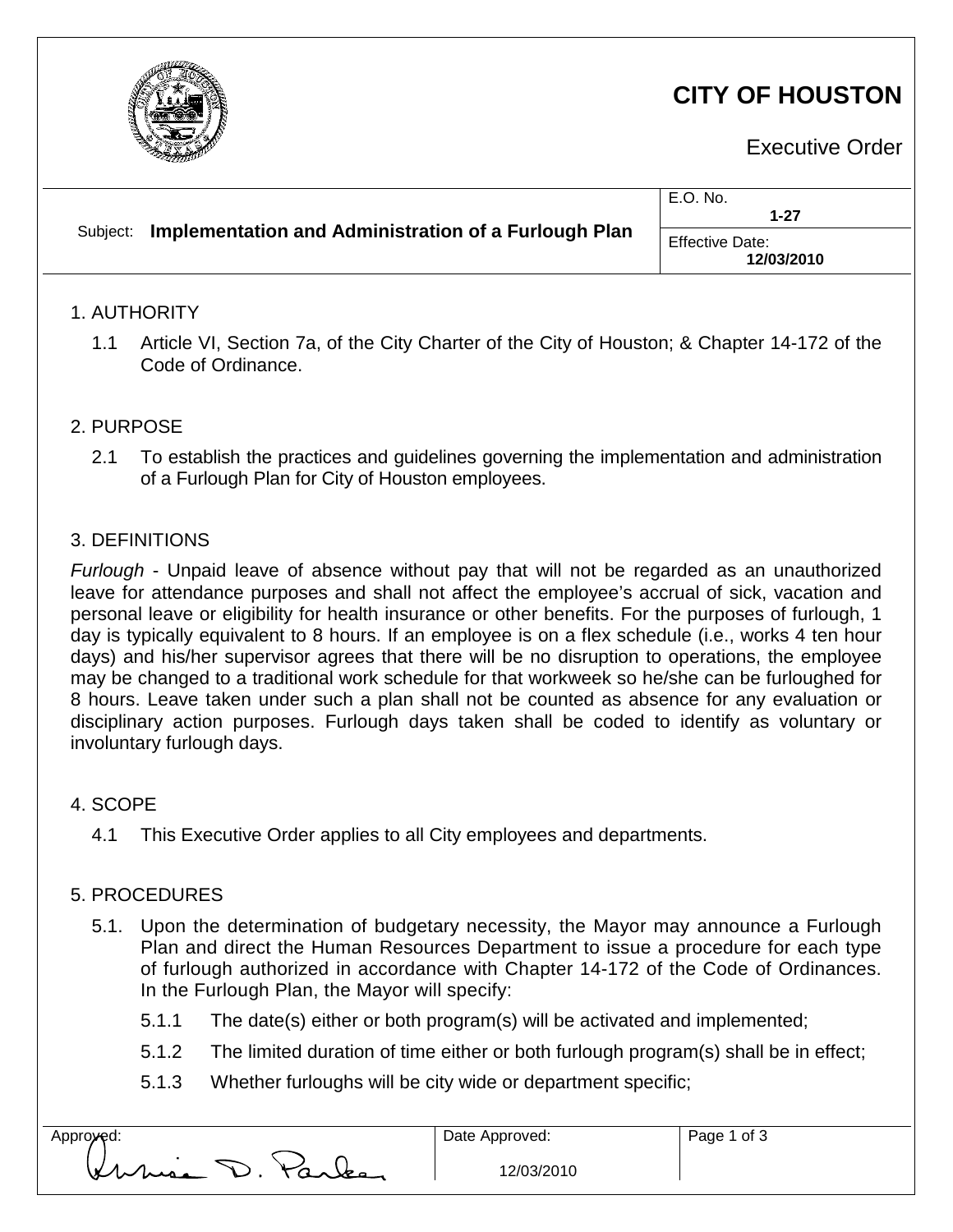- 5.1.4 Whether furloughs will be voluntary, involuntary, or both;
- 5.1.5 The civil service systems and respective employee groups, pay grades or classifications affected;
- 5.1.6 The minimum and maximum number of days or hours to be taken as furlough, and
- 5.1.7 The time period during which furloughs must be taken.
- 5.2 Employees of specified departments will be requested (if the furlough is voluntary) or required (if the furlough is involuntary) to complete the number of furlough days set forth in the Furlough Plan. Furlough hours may only be used for a Furlough Plan announced by the Mayor.
- 5.3 Furlough may be taken in single- or multiple-workday increments; partial day increments are not allowed.
- 5.4 Employee must submit their furlough schedule requests in writing, using the HR Form 206, to their supervisors, in accordance with the timetable specified in the Furlough Plan. Employees who request to take more than one furlough day per pay period must ensure their written requests acknowledge and document their desire to take more than one day in a pay period.
- 5.5 Furlough schedule requests must be reviewed, approved and signed by the immediate supervisor and the department director or designee (designee may not be in a classification in a pay grade lower than pay grade 30) to ensure adequate coverage for operations and providing services and to ensure compliance with the Furlough Plan.
- 5.6 If an emergency situation arises where a supervisor requests or requires the employee to work on a day previously scheduled as a furlough day, employees are encouraged to reschedule voluntary furlough days. The employee and his/her supervisor are responsible for ensuring that involuntary furlough days are rescheduled.
- 5.7 If an employee suffers a bereavement that would otherwise entitle him or her to funeral leave on a day scheduled as furlough, he or she may reschedule the furlough day.
- 5.8 If an employee is ill on a day scheduled as furlough, he or she may count that as furlough and forgo using sick time or use sick time as usual. He or she is encouraged to reschedule the day if the furlough is voluntary and is required to reschedule if the furlough is involuntary. If an employee is ill for more than one consecutive day, only the first day may be used as furlough time unless requested as a furlough by the employee and subsequently approved by the supervisor. In this situation, the day(s) would be coded as furlough, not sick time.
- 5.9 Supervisors and managers are responsible for ensuring that in a work week (Saturday through the following Friday) when furlough is taken, overtime is not used to cover an employee's position when he or she is on furlough and furloughed employees may not work overtime in another work week to offset the monetary impact of furlough time.
- 5.10 Supervisors and managers are responsible for ensuring that, in a work week (Saturday through the following Friday) when furlough is taken, the combination of worked hours, paid leave hours and furlough hours does not exceed 40 hours per week, regardless of the exempt/non-exempt status under the Fair Labor Standards Act. Employees in exempt classifications lose their exempt status during weeks that contain furlough time

| Subject: | Implementation and Administration of a | E. O. No.: | $1 - 27$ | Page 2 of 3 |
|----------|----------------------------------------|------------|----------|-------------|
|          | Furlough Plan                          |            |          |             |
|          |                                        |            |          |             |